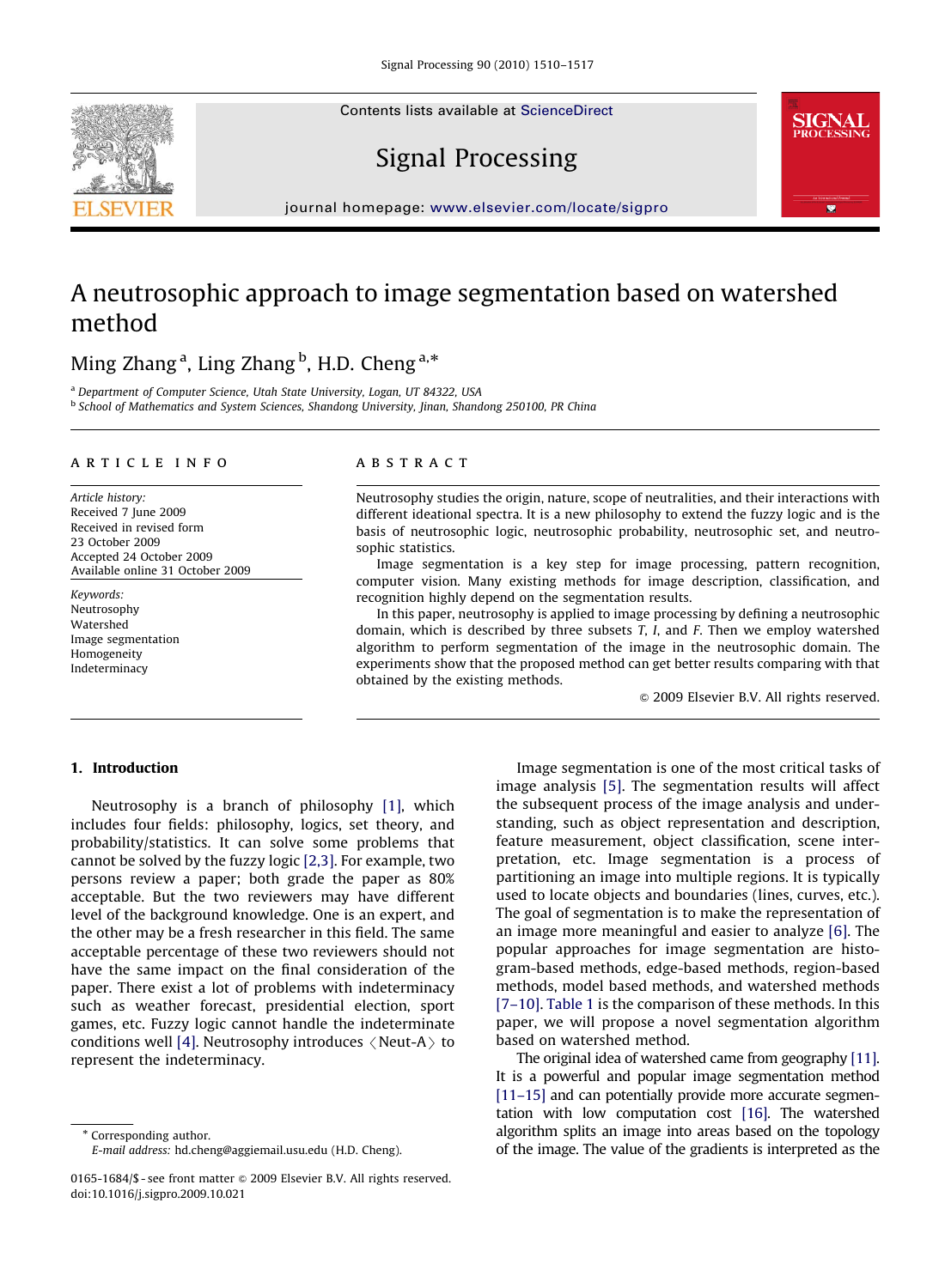| ı<br>L |
|--------|
|--------|

Comparison of segmentation methods.

| Method              | Description                                                                                                  | Advantage                                                                          | Disadvantage                                           |
|---------------------|--------------------------------------------------------------------------------------------------------------|------------------------------------------------------------------------------------|--------------------------------------------------------|
| Histogram-<br>based | Find peaks and valleys in the histogram of the image Fast and simple<br>and locate the clusters in the image |                                                                                    | Difficult to identify<br>significant peaks and valleys |
| Edge-<br>based      | Find region boundaries                                                                                       | Fast and well-developed                                                            | Edges are often<br>disconnected                        |
| Region-<br>based    | Use seeded region growing method                                                                             | Resulting regions are connected                                                    | The choice of seeds is<br>important and critical       |
| Model-<br>based     | Find the interested regions by using geometry                                                                | Find a certain shape regions                                                       | The regions need to fit<br>certain model               |
|                     | Watershed Considers image as topographic surface                                                             | No seed is needed. Resulting regions are<br>connected. Can find optimal boundaries | Sensitive to noise and<br>inhomogeneity                |



Fig. 1. Watershed concept: (a) two dark blobs and (b) 3D view of the watershed image of (a).

elevation information. After successively flooding the grey value, the watersheds with adjacent catchment basins are constructed. Fig. 1(a) is an image with two dark blobs synthetically generated by Matlab, and Fig. 1(b) is the 3D watershed image obtained by applying the watershed method on Fig. 1(a). Because the watershed methods work better on uniform images, our approach mainly deals with uniform image with blurry edges. However, our watershed method can also work better on non-uniformed images than other watershed methods.

In this paper, an image is mapped to neutrosophic domain. Then the neutrosophic logic is applied to convert the image into a binary image. Finally, the watershed algorithm is used to segment the converted image. We compare our proposed approach with the pixel-based method (embedded confidence), edge-based method (Sobel), region-based method (mean-shift), and two watershed methods (watershed in Matlab and tobogganbased [\[17\]](#page-7-0)) in the experiments.

## 2. Neutrosophic set

Neutrosophic set is a generalization of the intuitionistic set [\[18\],](#page-7-0) fuzzy set [\[4\]](#page-7-0), paraconsistent set [\[19\]](#page-7-0), dialetheist set [\[20\],](#page-7-0) paradoxist set [\[1\]](#page-7-0), and tautological set [1].

 $\langle A \rangle$  is an event or entity,  $\langle \text{Non-A} \rangle$  is not  $\langle A \rangle$ , and  $\langle$ Anti-A $\rangle$  is the opposite of  $\langle A \rangle$ . Also  $\langle$  Neut-A $\rangle$  is defined as neither  $\langle A \rangle$  nor  $\langle$  Anti-A $\rangle$ . For example, if  $\langle A \rangle$ =white, then  $\langle$  Anti-A $\rangle$ =black.  $\langle$  Non-A $\rangle$ =blue, yellow, red, black, etc. (any color except white).  $\langle$  Neut-A $\rangle$ =blue, yellow, red, etc. (any color except white and black).

Define T, I, and F as neutrosophic components to represent  $\langle A \rangle$ ,  $\langle$  Neut-A $\rangle$ , and  $\langle$  Anti-A $\rangle$ . Let T, I and F be standard or non-standard real subsets of  $]$ <sup>-</sup>0,1<sup>+</sup>[ with sup  $T = t$ \_sup,  $\inf T = t_{\text{inf}}$ ,  $\sup I = i_{\text{sup}}$ ,  $\inf I = i_{\text{inf}}$ ,  $\sup F = f_{\text{sup}}$ ,  $\inf F = f_{\text{inf}}$ , and  $n_{\text{sup}} = t_{\text{sup}} + i_{\text{sup}} + f_{\text{sup}}$ ,  $n_{\text{inf}} =$  $t_$ inf + i\_inf + f\_inf [\[21\].](#page-7-0) T, I, and F are not necessarily intervals, but may be any real sub-unitary subsets. T, I, and F are set-valued vector functions or operations depending on known or unknown parameters and may be continuous or discrete. They may overlap or be converted from one to the other [\[1\].](#page-7-0) An element  $A(T, I, F)$  belongs to the set in the following way: it is t true  $(t \in T)$ , i indeterminate  $(i \in I)$ , and f false ( $f \in F$ ), where t, i, and f are real numbers in the sets T, I, and F.

In this paper, an image is transferred to the neutrosophic domain. A pixel in the neutrosophic domain can be represented as  $P{T, I, F}$ , which means the pixel is t% true,  $i$ % indeterminate and  $f$ % false, where  $t$  varies in  $T$ ,  $i$  varies in I, and f varies in F, respectively. In classical set:  $i=0$ , t and f are either 0 or 100. In fuzzy set:  $i=0$ ,  $0 \le t$ ,  $f \le 100$ . In neutrosophic set:  $0 \le t$ ,  $i, f \le 100$ .

## 3. Proposed method

Watershed image segmentation is good for handling uniformed background and objects with blurry edges. In this paper, objects are  $T$  and background is  $F$ . The blurry edges are gradually changed from objects to background, and there are no clear boundaries between the objects and edges or between the background and edges. The blurry boundaries are defined in I.

## 3.1. Map image and decide  $\{T, F\}$

Given an image A,  $P(x, y)$  is a pixel in the image, and  $(x, y)$ is the position of this pixel. A  $20 \times 20$  mean filter is applied to A for removing noise and making the image uniform. Then the image is converted by using the S-function:

$$
T(x, y) = S(g_{xy}, a, b, c)
$$
\n
$$
= \begin{cases}\n0 & 0 \le g_{xy} \le a \\
\frac{(g_{xy} - a)^2}{(b - a)(c - a)} & a \le g_{xy} \le b \\
1 - \frac{(g_{xy} - c)^2}{(c - b)(c - a)} & b \le g_{xy} \le c \\
1 & g_{xy} \ge c\n\end{cases}
$$
\n(1)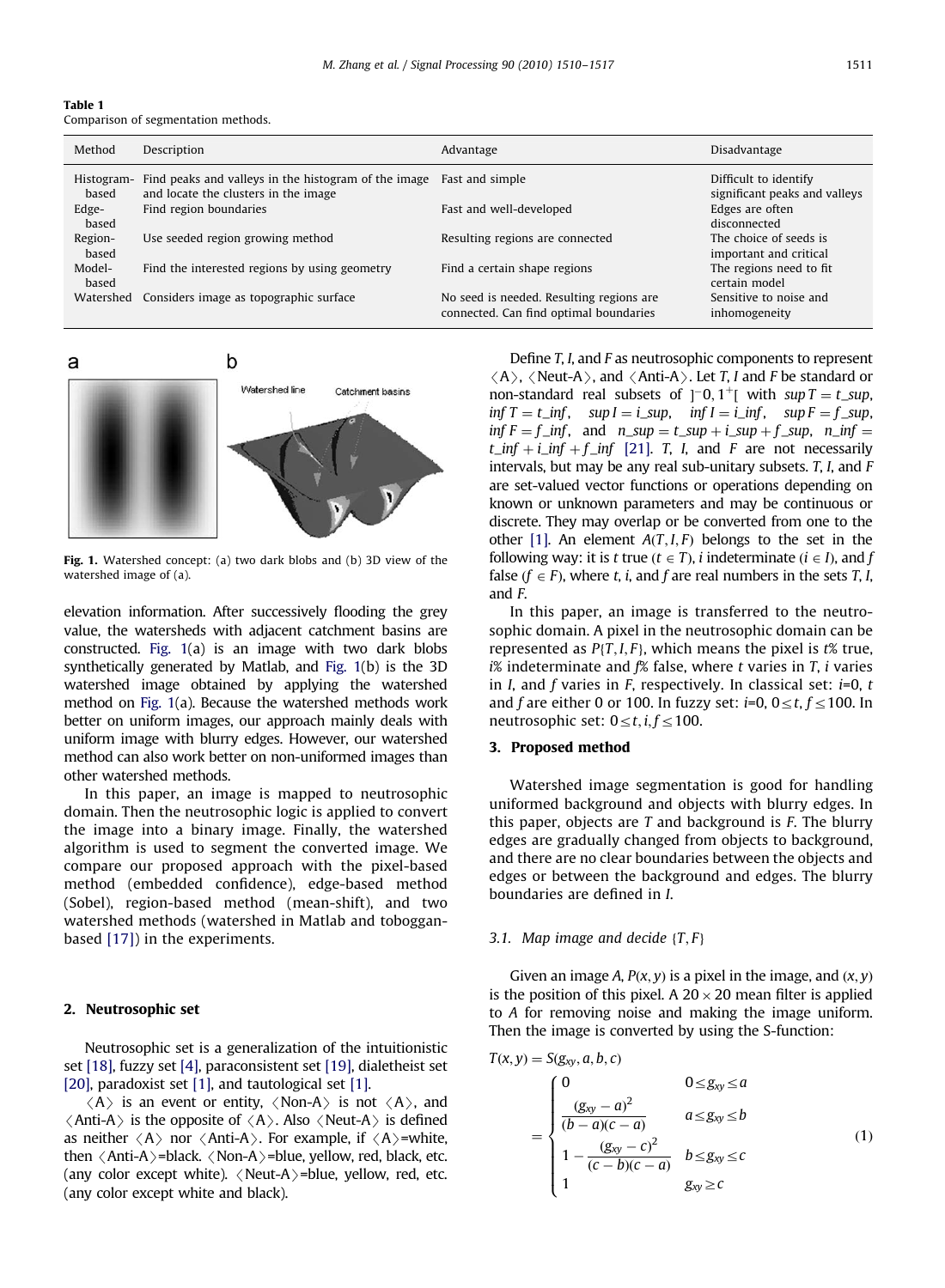

$$
F(x, y) = 1 - T(x, y) \tag{2}
$$

where  $g_{xy}$  is the intensity value of pixel  $P(i, j)$ . Variables a, b, and  $c$  are the parameters that determine the shape of the S-function as shown in Fig. 2.

Values of parameters  $a$ ,  $b$ , and  $c$  can be calculated by using simulated annealing method [\[22\].](#page-7-0) However, simulated annealing algorithm is quite time consuming. We will use another histogram based method to calculate  $a$ ,  $b$ , and  $c$  [\[23\]](#page-7-0).

## (1) Calculate the histogram of the image.

(2) Find the local maxima of the histogram:  $His_{max}(g_1), His_{max}(g_2), \ldots, His_{max}(g_n)$ . Calculate the mean of local maxima:

$$
\overline{His_{\text{max}}(g)} = \frac{\sum_{i=1}^{n} His_{\text{max}}(g_i)}{n}
$$
 (3)

- (3) Find the peaks greater than  $\overline{His_{\text{max}}(g)}$ , let the first peak be  $g_{\text{min}}$  and the last peak be  $g_{\text{max}}$ .
- (4) Define low limit  $B_1$  and high limit  $B_2$ :

$$
\sum_{i=g_{\min}}^{B_1} His(i) = f_1
$$
  

$$
\sum_{i=B_2}^{g_{\max}} His(i) = f_1
$$
 (4)

where the information loss is allowed in the range [ $g_{\text{min}}$ , $B_1$ ] and [ $B_2$ , $g_{\text{max}}$ ], which is  $f_1$  ( $f_1 = 0.01$  in the experiments).

(5) Determine  $a$  and  $c$ :

$$
a = (1 - f_2)(g_1 - g_{\min}) + g_{\min} \text{if } (a > B_1) \text{ then } a = B_1 \quad (5)
$$

$$
c = f_2(g_{\text{max}} - g_n) + g_n \text{ if } (c > B_2) \text{ then } c = B_2 \tag{6}
$$

where  $f_2 = 0.01$ , and  $B_1$  and  $B_2$  are used to avoid important information loss. The intensity  $\langle B_1 \rangle$  is considered as background and the intensity  $>B_2$  is considered as noise.

 $(6)$  Calculate parameter *b* by using the maximum entropy principal [\[24\]](#page-7-0):

$$
H(X) = \frac{1}{M \times N} \sum_{i=1}^{M} \sum_{j=1}^{N} S_n(T(x, y))
$$
\n(7)

where 
$$
S_n()
$$
 is a Shannon function which is defined as

$$
S_n(T(x, y)) = -T(x, y) \log_2 T(x, y)
$$
  
- (1 - T(x, y)) \log\_2(1 - T(x, y))x  
= 1, 2, ..., M, y = 1, 2, ..., N (8)

Maximum entropy principle: the greater the entropy is, the more information the system includes [\[9,25,26\].](#page-7-0) To find the optimal b by trying every  $b \in [a+1, c-1]$ . The optimal *b* will result the largest  $H(X)$ :

$$
H_{\text{max}}(X, a, b_{opt}, c) = \max\{H[X; a, b, c]|g_{\text{min}} \le a < b < c \le g_{\text{max}}\}\tag{9}
$$

After a, b, and c are determined, the image can be mapped from the intensity domain  $g_{xy}$  to the new domain  $T(x, y)$ . [Fig. 3\(](#page-3-0)b) is the result of [Fig. 3](#page-3-0)(a) after mapping.

# 3.2. Enhancement

Use intensification transformation to enhance the image in the new domain [\[5\]](#page-7-0):

$$
E(T(x, y)) = 2T2(x, y)
$$
  
0 \le T(x, y) \le 0.5  

$$
E(T(x, y)) = 1 - 2(1 - T(x, y))^{2}
$$
  
0.5 < T(x, y) \le 1  
(10)

[Fig. 3\(](#page-3-0)c) is the result after enhancement.

#### 3.3. Find the thresholds in  $T$  and  $F$

Two thresholds are needed to separate the new domains  $T$  and  $F$ . A heuristic approach is used to find the thresholds  $[5]$  in T and F.

- (1) Select an initial threshold  $t_0$  in T.
- (2) Separate T by using  $t_0$ , and produces two new groups of pixels:  $T_1$  and  $T_2$ ,  $\mu_1$  and  $\mu_2$  are the mean values of these two parts.
- (3) Compute the new threshold value:  $t_1 = \mu_1 + \mu_2/2$ .
- (4) Repeat steps 2 through 4 until the difference of  $t_n$   $t_{n-1}$  is smaller than  $\varepsilon$  ( $\varepsilon$ =0.0001 in the experiments) in the two successive iterations. Then a threshold  $t_t$  is calculated. [Fig. 3](#page-3-0)(d) is the binary image generated by using  $t_t$ .

Applying the above steps in F domain, a threshold  $t_f$  can be calculated. [Fig. 3](#page-3-0)(e) is the result image by using  $t_f$ .

#### 3.4. Define homogeneity in intensity domain and decide  $\mathbf{I}$

Homogeneity is related to the local information, and plays an important role in image segmentation. We define homogeneity by using the standard deviation and discontinuity of the intensity. Standard deviation describes the contrast within a local region, while discontinuity represents the changes in gray levels. Objects and background are more uniform, and blurry edges are gradually changing from objects to background. The homogeneity value of objects and background is larger than that of the edges.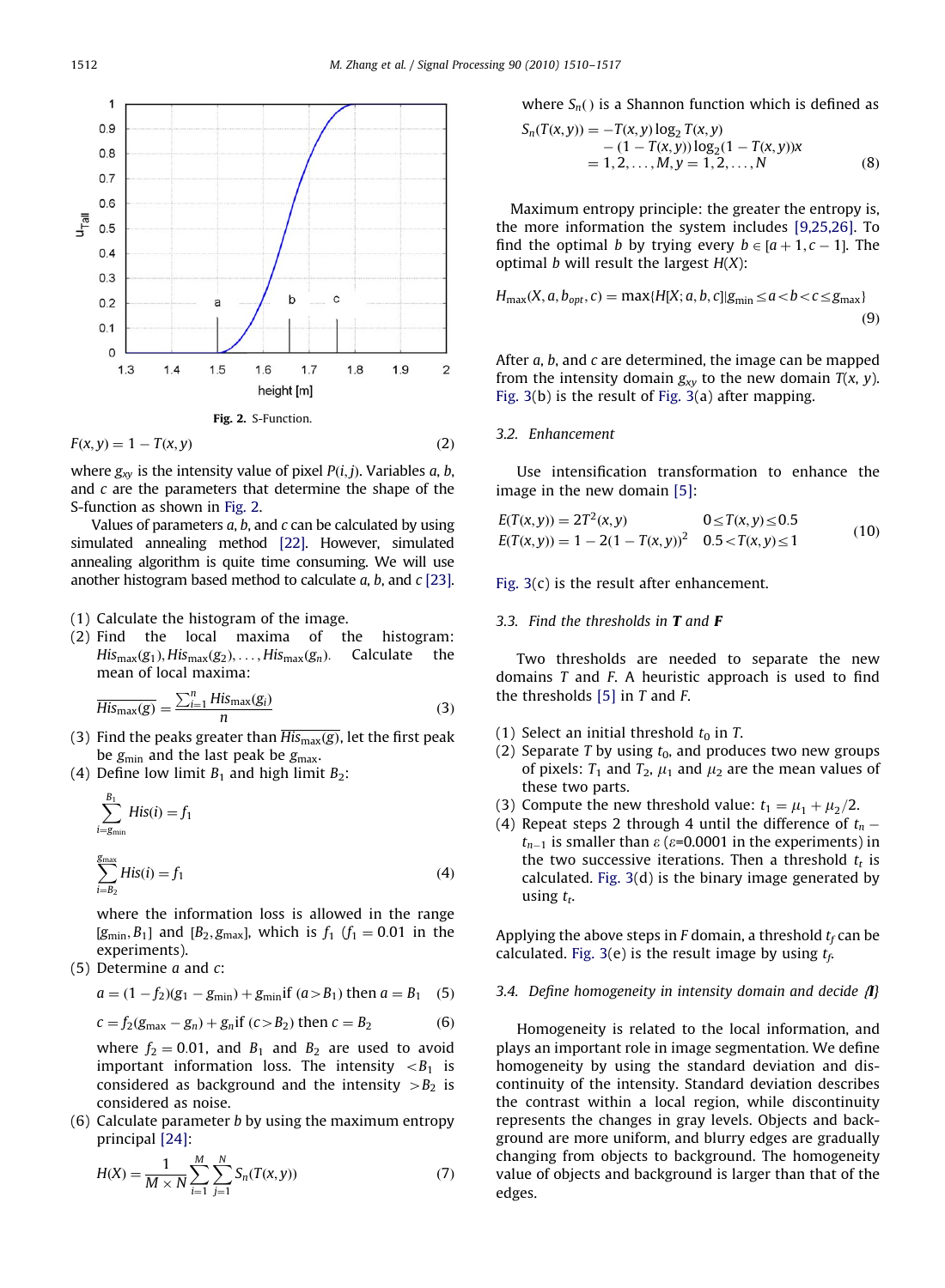<span id="page-3-0"></span>

Fig. 3. (a) Cloud image. (b) Result after applying the S-function. (c) Result after enhancement. (d) Image by applying threshold  $t_t$ . (e) Image by applying threshold  $t_f$ . (f) Homogeneity image in domain I. (g) Binary image based on {T, I, F}. (h) Final result after applying the proposed watershed method.

A size  $d \times d$  window centered at  $(x, y)$  is used for computing the standard deviation of pixel  $P(i, j)$ :

$$
sd(x,y) = \sqrt{\frac{\sum_{p=x-(d-1)/2}^{x+(d-1)/2} \sum_{q=y-(d-1)/2}^{y+(d-1)/2} (g_{pq} - \mu_{xy})^2}{d^2}}
$$
(11)

where  $\mu_{xy}$  is the mean of the intensity values within the window.

$$
\mu_{xy} = \frac{\sum_{p=x-(d-1)/2}^{x+(d-1)/2} \sum_{q=y-(d-1)/2}^{y+(d-1)/2} g_{pq}}{d^2}
$$

The discontinuity of pixel  $P(i, j)$  is described by the edge value. We use Sobel operator to calculate the discontinuity.

$$
eg(x,y) = \sqrt{G_x^2 + G_y^2}
$$
\n(12)

where  $G_x$  and  $G_y$  are the horizontal and vertical derivative approximations.

Normalize the standard deviation and discontinuity, and define the homogeneity as

$$
H(x,y) = 1 - \frac{sd(x,y)}{sd_{\text{max}}} \times \frac{eg(x,y)}{eg_{\text{max}}}
$$
(13)

where  $sd_{\text{max}} = \max\{sd(x, y)\}\text{, and } eg_{\text{max}} = \max\{eg(x, y)\}\text{.}$ The indeterminate  $I(x, y)$  is represented as

$$
I(x, y) = 1 - H(x, y) \tag{14}
$$

Fig. 3(f) is the homogeneity image in domain I. The value of  $I(x, y)$  has a range of [0,1]. The more uniform the region surrounding a pixel is, the smaller the indeterminate value of the pixel is. The window size should be quite big to include enough local information, but has to be less than the distance between two objects. We choose  $d=7$  in our experiments.

#### 3.5. Convert the image to a binary image based on  $\{T, I, F\}$

In this step, we first divide the given image into three parts: objects (O), edges (E), and background (B).  $T(x, y)$ represents the degree of being an object pixel,  $I(x, y)$  is the degree of being an edge pixel, and  $F(x, y)$  is the degree of being a background pixel for pixel  $P(x, y)$ , respectively. The three parts are defined as follows:

$$
O(x, y) = \begin{cases} \text{true} & T(x, y) \ge t_t, I(x, y) < \lambda \\ \text{false} & \text{others} \end{cases}
$$

$$
E(x, y) = \begin{cases} \text{true} & T(x, y) < t_t \vee F(x, y) < t_f, I(x, y) \ge \lambda \\ \text{false} & \text{others} \end{cases}
$$

$$
B(x, y) = \begin{cases} \text{true} & F(x, y) \ge t_f, I(x, y) < \lambda \\ \text{false} & \text{others} \end{cases} \tag{15}
$$

where  $t_t$  and  $t_f$  are the thresholds computed in step 3, and  $\lambda = 0.01$ .

After O, E, and B are determined, the image is mapped into binary image for further processing. We map the objects and background to 0 and map the edges to 1 in the binary image. The mapping function is as following. See Fig. 3(g),

*Binary*(*x*, *y*) = 
$$
\begin{cases} 0 & O(x, y) \lor B(x, y) \lor \overline{E(x, y)} = \text{true} \\ 1 & \text{others} \end{cases}
$$
 (16)

## 3.6. Apply the watershed to the converted binary image

Watershed algorithm is good for finding the optimal segmentation boundaries. The following is the watershed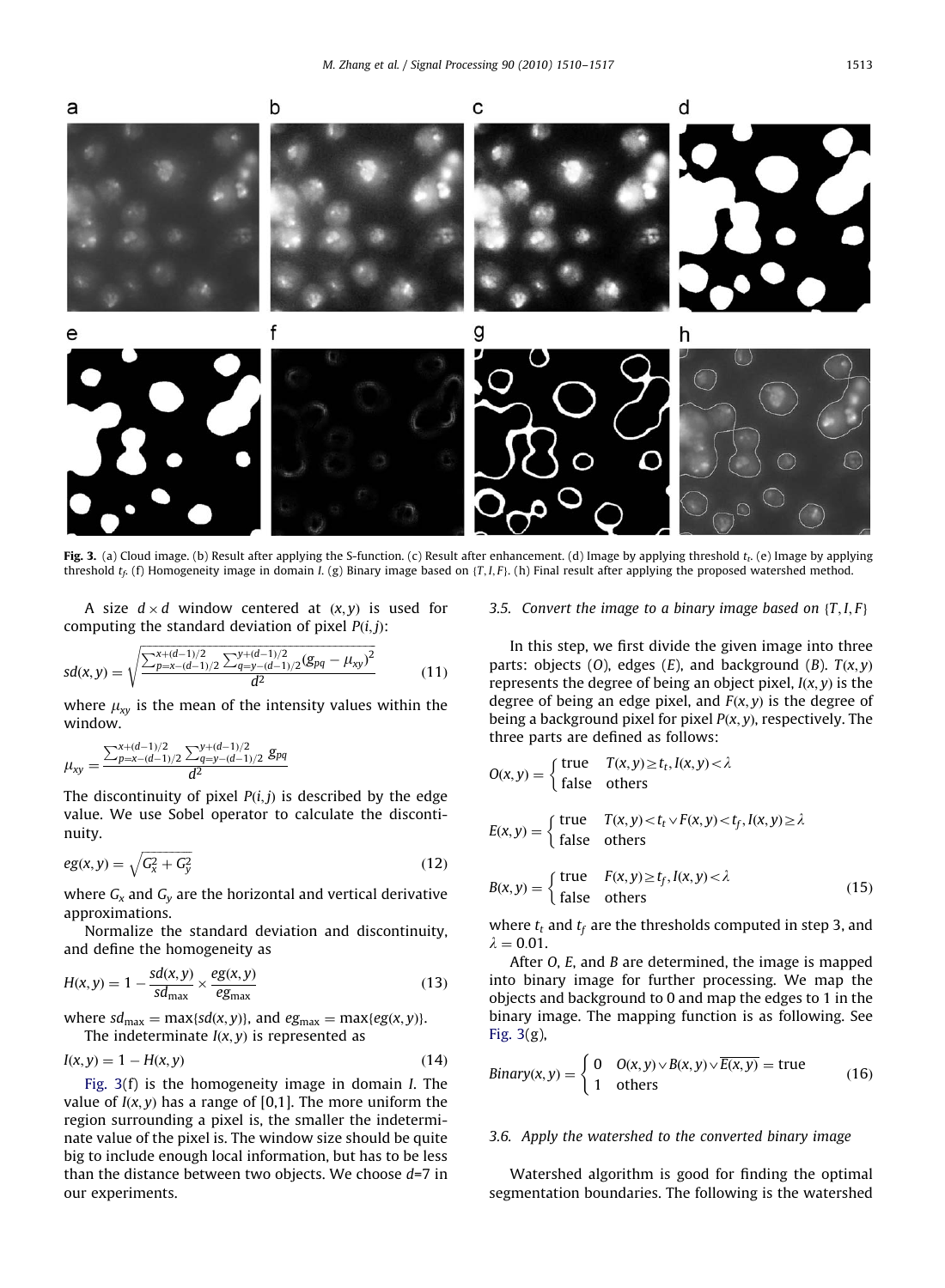<span id="page-4-0"></span>algorithm for the obtained binary image [\[5\]:](#page-7-0)

- (1) Get regions  $R_1, R_2, \ldots, R_n$ , which represent the objects and background and have value 0. See Fig. 4.
- (2) Dilate these regions by using a  $3 \times 3$  structure element.
- (3) Build a dam at the place where two regions get merged.
- (4) Repeat step (3) until all regions merge together. See [Fig. 3\(](#page-3-0)h).

## 4. Experimental results

Watershed segmentation is good for processing nearly uniformed images, and it can get a good segmentation and the edges are connected very well. But this method is sensitive to noise and often has over-segmentation problem [\[5\]](#page-7-0). We will compare our method with the pixel-based, edge-based, region-based, and other two watershed methods.

Fig. 5(a) is a cloud image which has blurry boundaries, and Fig. 5(b) is the result by using the pixel-based embedded confidence method [\[27\]](#page-7-0), which determines the threshold value of a gradient image and consequently performs edge detection. The resulting image is undersegmented and it only detects part of the boundaries. Fig. 5(c) uses Sobel operator which is an edge-based method, it has under-segmentation and the boundaries are not connected well. Fig. 5(d) is the result by using edge detection and image segmentation system (EDISON) which applies mean-shift region-based method [\[28\].](#page-7-0) In mean-shift based segmentation, pixel clusters or image segments are identified with unique modes of the multimodal probability density function by mapping each pixel to a mode using a convergent, iterative process. There are three parameters in EDISON needed to be manually selected: spatial bandwidth, color, and minimum region. We try different combinations of these parameters and get the best result, as shown in Fig. 5(d) (spatial bandwidth=6, color=3, minimum=50). The edges in



Fig. 4. (a) Two regions which have value 0. (b)  $3 \times 3$  structure element. (c) Dilation of the two regions. (d) Dam construction.



Fig. 5. (a) Original image. (b) Result using the embedded confidence method. (c) Result using the Sobel operator. (d) Result using the mean-shift method. (e) Result using the watershed in Matlab. (f) Result using toboggan-based watershed. (g) Result using the proposed method.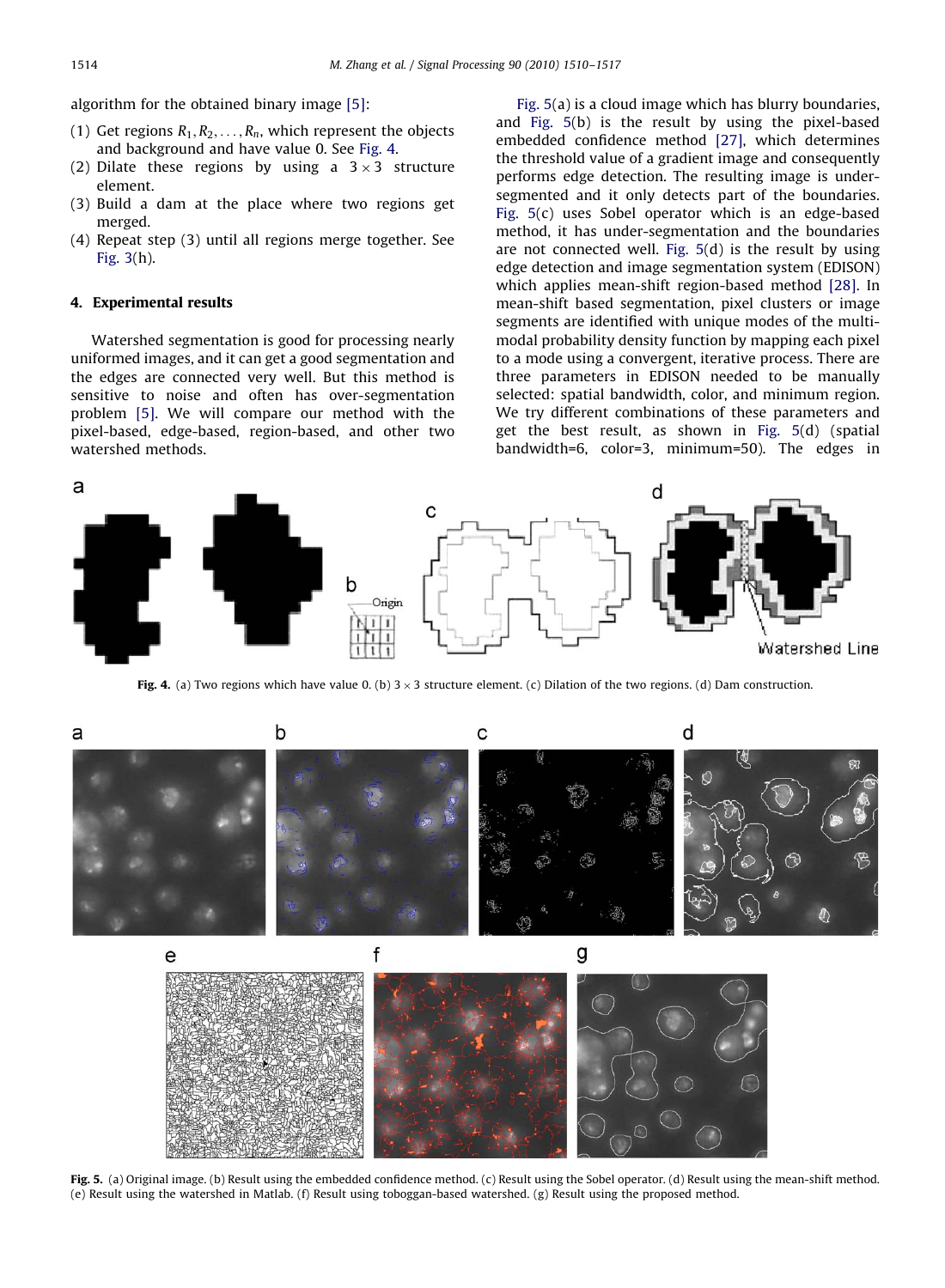<span id="page-5-0"></span>[Fig. 5\(](#page-4-0)d) are well connected but not smooth, the result is over-segmented. [Fig. 5](#page-4-0)(e) utilizes the watershed method in Matlab, and the result shows heavy over-segmentation. It is hard to find distinguishable objects. [Fig. 5](#page-4-0)(f) is the result by a modified watershed method (toboggan-based method) [\[17\].](#page-7-0) It can efficiently group the local minima by assigning them a unique label. The result is better than [Fig. 5\(](#page-4-0)e), but the background and objects are still messed

together. [Fig. 5](#page-4-0)(g) applies the proposed method, and it gets clear and well connected boundaries. The result gives an improvement better than those obtained by other methods used in [Figs. 5](#page-4-0)(b–f).

Fig. 6(a) is a blurry cells image. The objects and boundaries are not clear. The edges detected by the embedded confidence method in Fig. 6(b) are discontinued. The Sobel operator in Fig. 6(c) almost



Fig. 6. (a) Blurry cells image. (b) Result using the embedded confidence edge detector. (c) Result using the Sobel operator. (d) Result using the mean-shift method. (e) Result using the watershed in Matlab. (f) Result using the toboggan-based watershed. (g) Result using the proposed method.



Fig. 7. (a) Original image. (b) Result using the watershed in Matlab on the original image. (c) Result using the toboggan-based watershed on the original image. (d) Result using the proposed method on the original image. (e) Image added with Gaussian noise. (f) Result using the watershed in Matlab on the noisy image. (g) Result using the toboggan-based watershed on the noisy image. (h) Result using the proposed method on the noisy image.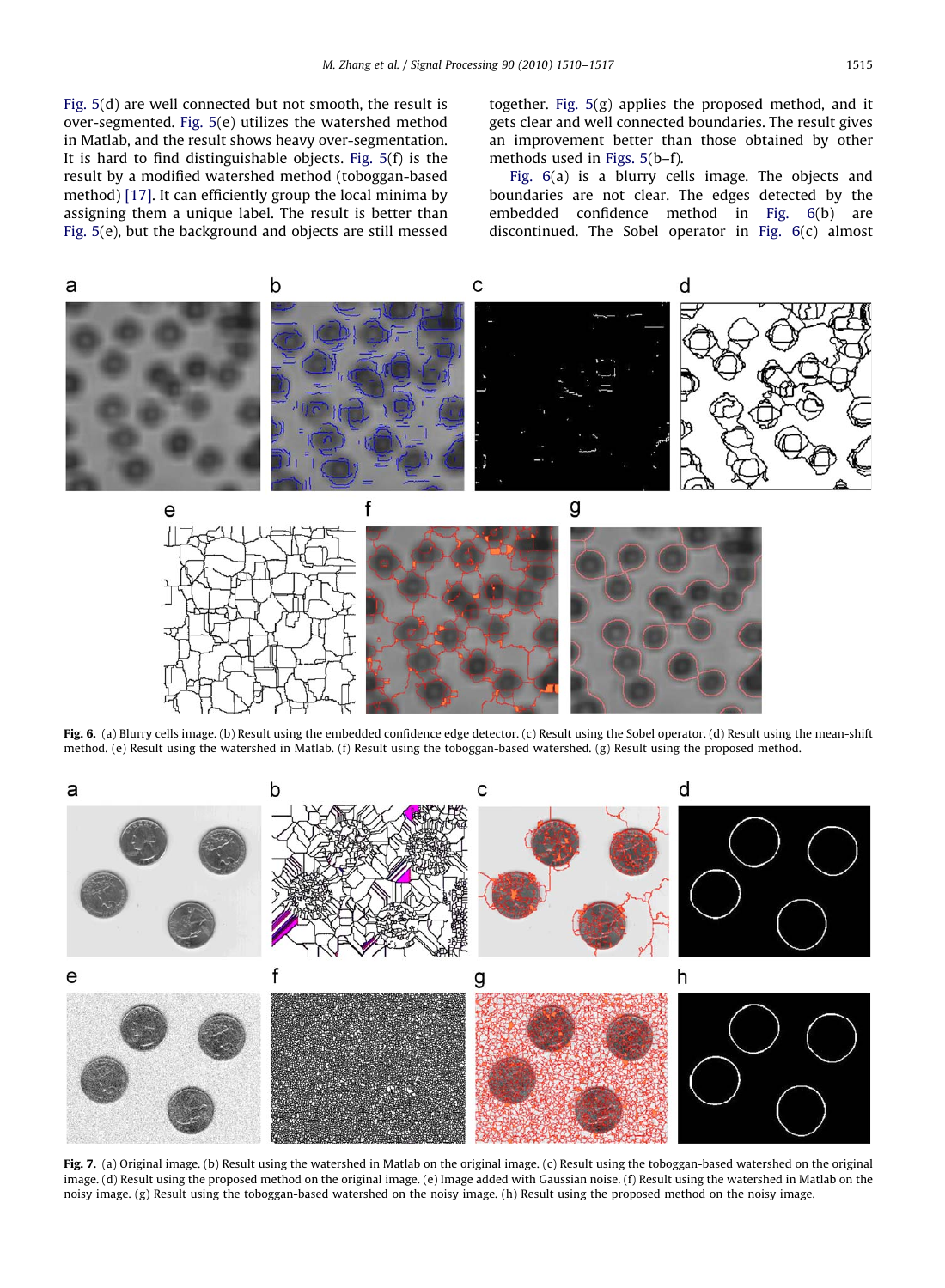

Fig. 8. (a) Original capitol image. (b) Result using the watershed in Matlab. (c) Result using the toboggan-based method. (d) Result using the proposed method.

loses all boundaries. The mean-shift method in [Fig. 6\(](#page-5-0)d) (spatial bandwidth=7, color=3, minimum=10) produces few connected edges, and the edges are not well detected. Two watershed methods in [Figs. 6](#page-5-0)(e, f) produce oversegmentation. The result in [Fig. 6\(](#page-5-0)g) using the proposed method has well connected and clear boundaries to segment the cells from the background better.

One drawback of the watershed methods is noise sensitive. However, the proposed method is very noisetolerant. [Fig. 7](#page-5-0)(a) is a noise-free coin image, and [Figs. 7](#page-5-0) (b–d) are the results by employing the watershed method in Matlab, toboggan-based watershed method, and the proposed neutrosophic watershed method, respectively. [Fig. 7](#page-5-0)(e) is the image by adding Gaussian noise (mean is 0, and standard variance is 2.55) to Fig.  $7(a)$ . Figs.  $7(f-h)$ are the results by applying the above three watershed methods to [Fig. 7](#page-5-0)(e). We can see that the Gaussian noise has a big impact on the results using the existing watershed methods, and causes heavy oversegmentation. But the proposed neutrosophic watershed method is quite noise-tolerant.

Another problem of the existing watershed algorithms is that they do not work well for non-uniform images. In Fig. 8(a), the capitol has a wide range of intensities. The

top of the capitol is dark, the middle part of the capitol is gray, and the bottom part of capitol is white. Fig. 8(b) is the result by applying the watershed method in Matlab and Fig.  $8(c)$  is the result by applying toboggan-based watershed method. Both of them do not work well. Fig. 8(d) is the result by applying the proposed method and the capitol can be segmented well.

# 5. Conclusions

In this paper, we propose a novel watershed image segmentation approach based on neutrosophic logic. In the first phase, we map a given image to three subsets  $T$ ,  $F$ , and I, which are defined in different domains. The thresholding and neutrosophic logic are employed to obtain a binary image. Finally, the proposed watershed method is applied to get the segmentation result. We compare our method with the pixel-based, edge-based, region-based segmentation methods, and two existing watershed methods. The experiments show that the proposed method has better performance on noisy and non-uniform images than that obtained by using other watershed methods, since the proposed approach can